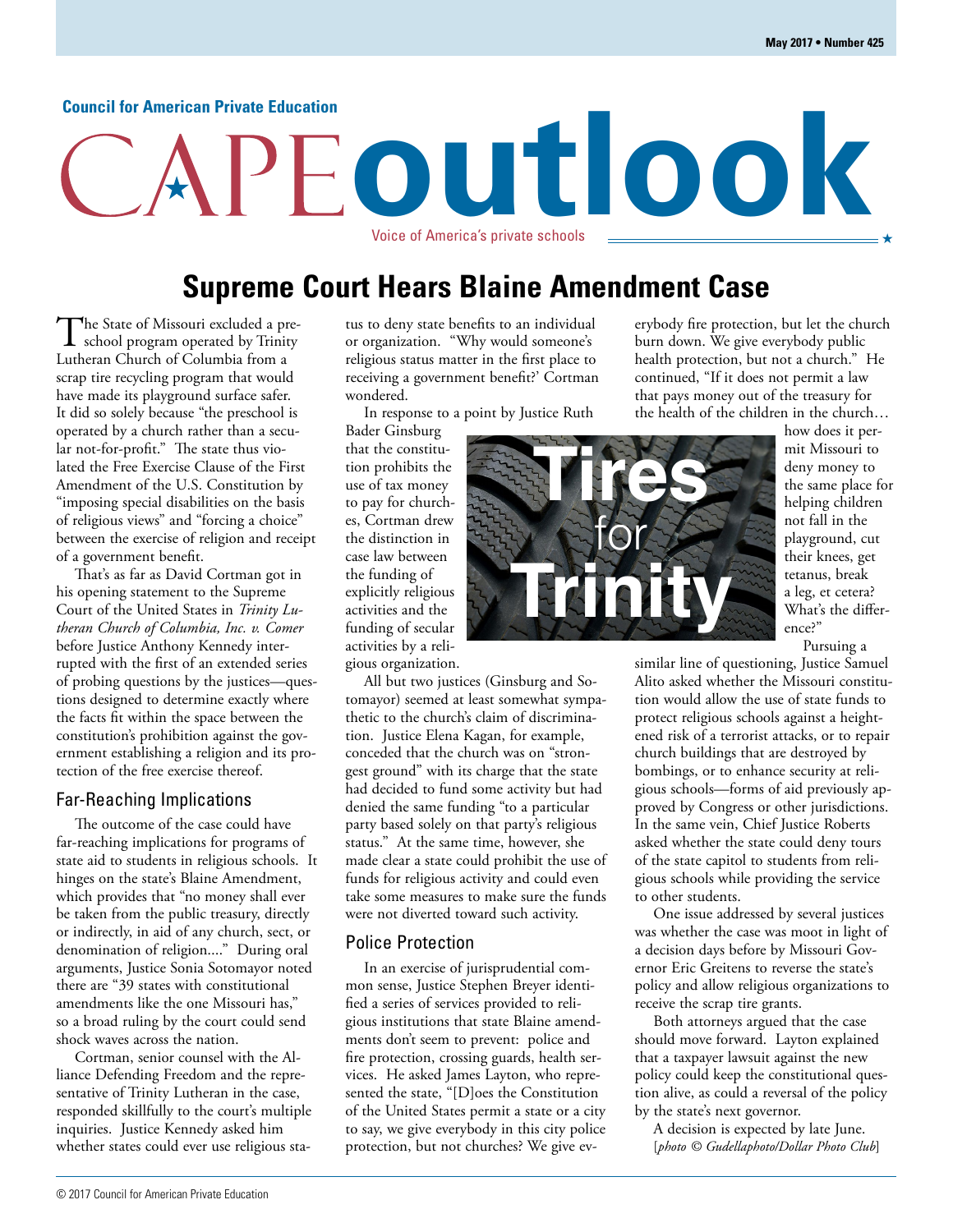## CAPE

**CAPE** member organizations: Agudath Israel of America

American Montessori Society

Association Montessori International–USA

Association of Christian Schools International

Association of Christian Teachers and Schools

Association of Waldorf Schools of N.A.

Christian Schools International

Council of Islamic Schools in North America

Council on Educational Standards and Accountability

Evangelical Lutheran Church in America

Friends Council on Education

Jesuit Schools Network

Lutheran Church–Missouri Synod

National Association of Episcopal Schools

National Association of Independent Schools

National Catholic Educational Association

National Christian School Association

Oral Roberts University Educational Fellowship

Seventh-day Adventist Board of Education

United States Conference of Catholic Bishops

Wisconsin Evangelical Lutheran Synod Schools

Affiliated State Organizations

a coalition of national associations serving private schools K-12 Executive Director: Joe McTighe

#### **Outlook is published monthly (September to June) by CAPE. An annual subscription is \$35. ISSN 0271-1451**

13017 Wisteria Drive #457 Germantown, MD 20874 (tel) 301-916-8460 (fax) 301-916-8485 (email) cape@capenet.org

#### **www.capenet.org**

 $\rightarrow$ 

## **Not All Students Exposed to Art and Music Education**

Art and music education are critical components of the curriculum in many schools, though apparently not all.

The National Center for Education Statistics (NCES) reported on April 25 results from an assessment of music and visual arts achievement that took place in 2016. The Nation's Report Card, as it's called, showed that 63 percent of public and private school eighth-graders across the country said they had taken a music class

during 2016, while only 42 percent said they had taken an art course. Percentages varied by type of school, with 67 percent of private school students and 62 percent of public school students reporting that they had taken a music class in school,

and 62 percent of private school students and 41 percent of public school students saying they had taken an art course.

Private - 160 Public- 146

**Music** 

#### Performance

Performance levels on the assessments varied as well. The average score in music for students in private schools was 160 on the test's 300-point scale, and for students in public schools it was 146. In

visual arts, the private school and public school scores were, respectively, 164 and 148.

The private school/public school score gap was not the only divide identified in the NAEP report. Female students scored higher than male students in both music, where the gap was 15 points, and visual arts, where the gap was 14 points. In addition, suburban students outperformed city students by 13 points in music and 8 points in visual arts, and students not eligible for the National School Lunch Program (NSLP) outperformed NSLP-eligible students by 26 points in music and 22 points in visual arts.

According to NCES, the National Assessment of Educational Progress (NAEP) "is the only national assessment that measures what students know and can do in music and visual arts." It was administered to approximately 8,800 students in public and private schools, sampled to represent all eighth-graders across the nation.

#### What Was Measured?

The test not only measured students' "knowledge about the arts" but also "their ability to create art." The music portion invited students "to analyze and describe aspects of music they heard, critique instrumental and vocal performances, and demonstrate their knowledge of standard musical notation and music's role in society." For the visual arts component, they "analyzed and described works of art and design and were also asked "to create original works of art and design, including a self-portrait that was scored for identifying detail, compositional elements, and use of materials."

> The  $\angle$ **Nation's**

NCES provides examples of the knowledge and skills demonstrated by students at particular performance points on its 0-300 point scale. For example, eighthgraders scoring 168 in music, which is close to the private school aver-

age, would likely be able to "identify a bass clef symbol." At the 152 performance point, which is close to the national average of 147, students

> would likely be able to identify the length of the introduction of a particular musical composition.

In visual arts, students with an average score of 155 would likely be able to explain how an artist "used light to create a lack of realism" in a given

portrait, and at the 152 level they would likely be able to "explain the relationship between technical approach and meaning in an artist's self-portrait." Students scoring at any particular level "would also be likely to correctly answer questions associated with a score lower than" that level.

#### Trends

In an overview of the results from the latest NAEP assessments, NCES indicated, "Overall achievement in music and visual arts for the nation's eighth-graders has remained the same since 2008." In addition, "Enrollment in arts courses and engagement in school arts activities remained unchanged for the nation's eighthgraders between 2008 and 2016."

At the same time, however, students were less engaged in music and art activities during after-school hours than they were eight years ago. As Peggy Carr, the acting commissioner of the NCES, observed, "We are noticing...that students are less likely to participate in activities such as taking art classes or playing a musical instrument outside of school."



Eighth-Grade Average Scores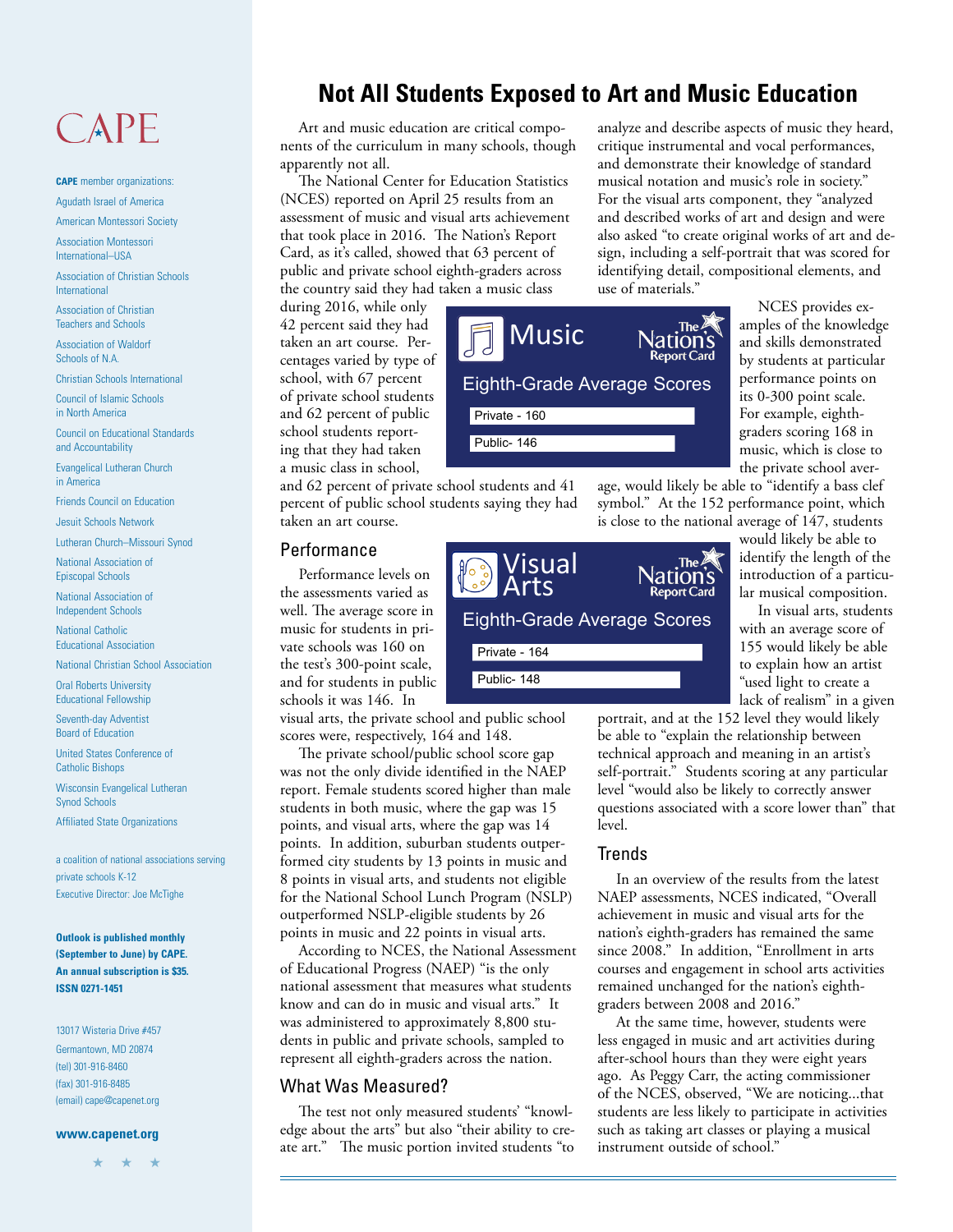## **Arizona Greatly Expands ESA Program**

Arizona Governor Doug Ducey made history April 6 when he signed legislation that will eventually extend eligibility for Empowerment Scholarship Accounts (ESAs) to every public school student in the state. The pool of eligible students will be phased in by grade level between 2017 and 2020, and the number of new ESA recipients each year will be capped at 0.5 percent of total public school enrollment (about 5,500 students) through 2022, ending in a permanent total cap of roughly 30,000 students.

The new law will likely make Arizona the

first state to have a fully functioning ESA program to which every student currently enrolled in public school may apply. (Last year Nevada enacted an ESA bill with broad eligibility, but the program was sidetracked when the

state supreme court said the funding mechanism violated the state's constitution.)

#### National Pioneer

In 2011, Arizona was the first state in the country to launch an ESA program, which initially served only students with special needs. Over the years it has expanded to include children in failing public schools, in foster care, from military families, or on Indian reservations.

Under Arizona's program, the state deposits funds into accounts that parents can then spend in a variety of ways to help their children learn and develop. Eligible expenditures include private school tuition, textbooks, tutoring, educational therapies, and a host of other services to tailor education to the specific needs of the child. The state pays 90 percent of what it would normally pay to the child's school district or charter school, except in the case of low-income students, when it pays 100 percent. Because of the savings per student, the Arizona's Joint Legislative Budget Committee estimates the state will decrease expenditures over the next four fiscal years, with an annual savings of \$3.4 million in FY 2021.

#### Testing Requirements

The new law requires parents of ESA students enrolled in private schools in grades 3 through 12 to agree to have their child take annually one of the following assessments in reading and mathematics: a norm-referenced test, the statewide assessment, an advanced placement test, or a college admissions test. Tests

may be administered by a participating school or outside of school. If a participating school enrolls 50 or more ESA students, it must make available on its Web site or on request the aggregate scores of all its students on the aforementioned assessments. A network of schools may satisfy the requirements by publishing the scores by grade level of all schools in the network.

#### Supporters React

"When parents have options, students win," said Governor Ducey about the new law. "I'm

> incredibly proud to sign this legislation to give all students in Arizona, no matter where they live or what their circumstances are, an education that's best for them." The governor also noted, "The quality of a child's education should not be

determined by what neighborhood their parents can afford to live in."

State Senator Debbie Lesko, who championed the bill, talked about the impact the measure will have in the state and across the nation: "This next generation of school choice will empower parents and children, not only in Arizona, but throughout the country, for today Arizona once again exerts its leadership as the education innovation catalyst for America. States across the country have followed our lead on school choice and they will now also follow our lead on providing families with true educational freedom."

Bill Oberndorf, chairman of the American Federation for Children, which strongly supported the measure, said the group was thankful that the governor had "handed every parent in Arizona the ability to truly customize their own child's education." He added, "No longer will students be trapped in any one school as parents will have greater opportunities to seek the best education for their children."

Former Florida Governor Jeb Bush, chairman of the Foundation for Excellence in Education, said: "This is an historic moment for the state of Arizona, its families, and most importantly the generations of students who will benefit from the power of finding the right educational option for their unique needs."

Even Education Secretary Betsy DeVos joined the chorus of praise. In a tweet sent out the night the bill was signed, she wrote: "A big win for students & parents in Arizona tonight with the passage of ed savings accts. I applaud Gov. @ DougDucey for putting kids first."

[image © ultrakreativ / Adobe Stock]

## **Budget Deal**

★ ★ ★

It was a long time coming, but congressional leaders announced May 1 they had reached agreement on a sweeping spending bill to fund the government through September 30, 2017.

Actually, the agreement should have been reached in time for the budget to take effect last October, but congressional friction forced a series of stopgap measures, called continuing resolutions, to fund the government up to now.

The good news is that most education programs are "forward funded," meaning the deal just reached includes money for programs in the coming 2017-18 school year.

Many private school leaders were eagerly awaiting appropriations for several programs authorized by the Every Student Succeeds Act (ESSA), some involving new funding formulas for calculating benefits to private school students and teachers.

Under Title I, for example, funds for private school services are now calculated based on a school district's total Title I allocation. Under the budget deal just reached, Title I grants will be funded at \$15.5 billion, an increase of \$550 million from FY 2016 (including \$450 million from defunct school improvement grants).

Title II-A, which funds professional development for teachers and administrators, also now requires school districts to set aside a proportionate share of their total allocation for services to private school personnel. The new budget agreement calls for \$2.1 billion for Title II-A, down \$294 million from FY 2016.

Another title affecting the private school community is the new Title IV-A grant program for "Student Support and Academic Enrichment," which provides schools with significant flexibility in meeting a broad array of needs. If the budget agreement is approved, the student support program will be funded at \$400 million.

**Welcome to Arizona Home of ESAs**